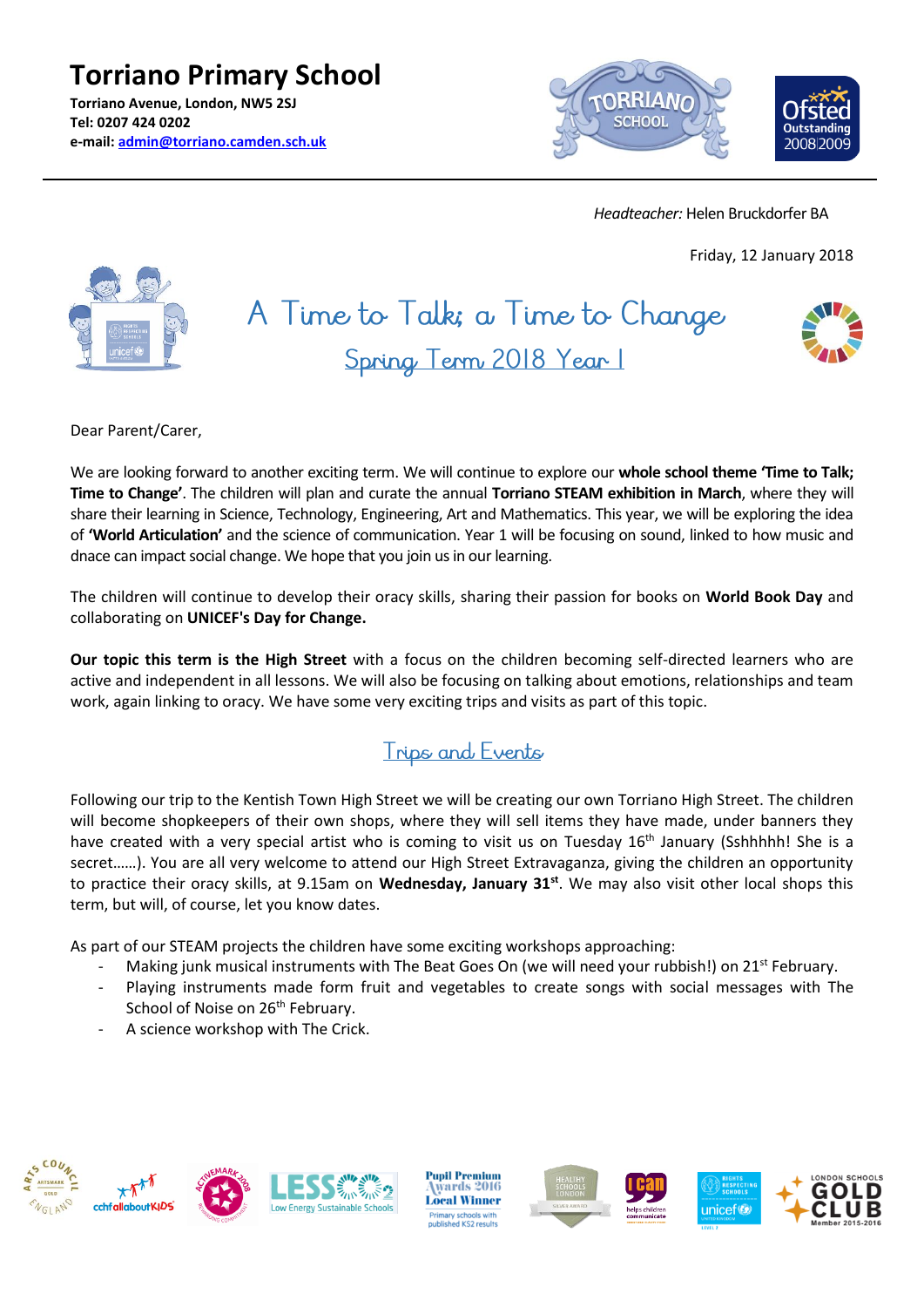## Behaviour

In class the children are rewarded for excellent work, participation and following the class charter by progressing through the class incentive system, their names are then recorded in the school 'Golden Book' which the children relish becoming part of!

## Attendance and Punctuality

We will continue to focus on improving attendance and punctuality. Please ensure that your child is on school at time. We will continue with the soft start in Year 1, with classroom doors opening from **9am**, but please ensure children arrive at school on time by **9.05am**.



#### Homework

| Homework                 | A piece of homework will be sent home each week linked to your child's                                                                                                                                                                                                                                                                                                                                                             |
|--------------------------|------------------------------------------------------------------------------------------------------------------------------------------------------------------------------------------------------------------------------------------------------------------------------------------------------------------------------------------------------------------------------------------------------------------------------------|
|                          | learning in class. On occasion the children may get a science or a cross-                                                                                                                                                                                                                                                                                                                                                          |
|                          | curricular project to complete over the holidays. Homework is sent home on                                                                                                                                                                                                                                                                                                                                                         |
|                          | Wednesday and must be brought back to class on Monday morning.                                                                                                                                                                                                                                                                                                                                                                     |
| Phonics-                 | Phonics lessons take place daily in Year 1 and form the foundations for                                                                                                                                                                                                                                                                                                                                                            |
| Decoder Dog's Sound Book | learning to read and write. Your child has received a Decoder Dog Sound                                                                                                                                                                                                                                                                                                                                                            |
|                          | Booklet appropriate to the phase of Letters and Sounds they are learning.                                                                                                                                                                                                                                                                                                                                                          |
|                          | The books are an opportunity for parents and carers to practise reading with                                                                                                                                                                                                                                                                                                                                                       |
|                          | their child and they are also a useful communication tool between school and                                                                                                                                                                                                                                                                                                                                                       |
|                          | home, helping you to understand what your child is working on now and what<br>their next steps will be.                                                                                                                                                                                                                                                                                                                            |
|                          | We recommend that you use the book for around 5 minutes per day. It can<br>be helpful to set a timer or a target, such as a number of pages, for your child<br>so that they have an achievable goal. When you feel that your child<br>confidently knows all of the sounds and tricky words in the book, please<br>return to the class teacher. They will then award your child's certificate and<br>assign the next phase booklet. |
| PACT reading             | Parental support is hugely important for developing reading skills, confidence                                                                                                                                                                                                                                                                                                                                                     |
|                          | and understanding. Even if children are independent readers, we still                                                                                                                                                                                                                                                                                                                                                              |
|                          | encourage parents to read with them or listen to them and discuss the books<br>they are reading.                                                                                                                                                                                                                                                                                                                                   |
|                          |                                                                                                                                                                                                                                                                                                                                                                                                                                    |
|                          | Reading daily at home with an adult is crucial to helping your child make                                                                                                                                                                                                                                                                                                                                                          |
|                          | progress. In Key Stage 1 children should be reading at home for around 10                                                                                                                                                                                                                                                                                                                                                          |
|                          | minutes a day. To help the teachers understand what and how much children                                                                                                                                                                                                                                                                                                                                                          |
|                          | are reading, we request that they complete their reading record at least three                                                                                                                                                                                                                                                                                                                                                     |
|                          | times a week with a simple comment such as 'I enjoyed this book because'                                                                                                                                                                                                                                                                                                                                                           |
|                          | 'It was funny when' There are suggested sentence starters in the front of                                                                                                                                                                                                                                                                                                                                                          |
|                          | the reading records to help the children write these comments, or                                                                                                                                                                                                                                                                                                                                                                  |
|                          | alternatively the parent can write the comment for them. Reading records                                                                                                                                                                                                                                                                                                                                                           |
|                          | and books must be brought in to class every day so that children can change                                                                                                                                                                                                                                                                                                                                                        |
|                          | their books. Reading records will be checked regularly by adults, with a                                                                                                                                                                                                                                                                                                                                                           |
|                          | detailed teacher comment once a week.                                                                                                                                                                                                                                                                                                                                                                                              |







ow Energy Sustainable

**Pupil Premium** wards 2016 **Local Winner** Primary schools with<br>published KS2 results